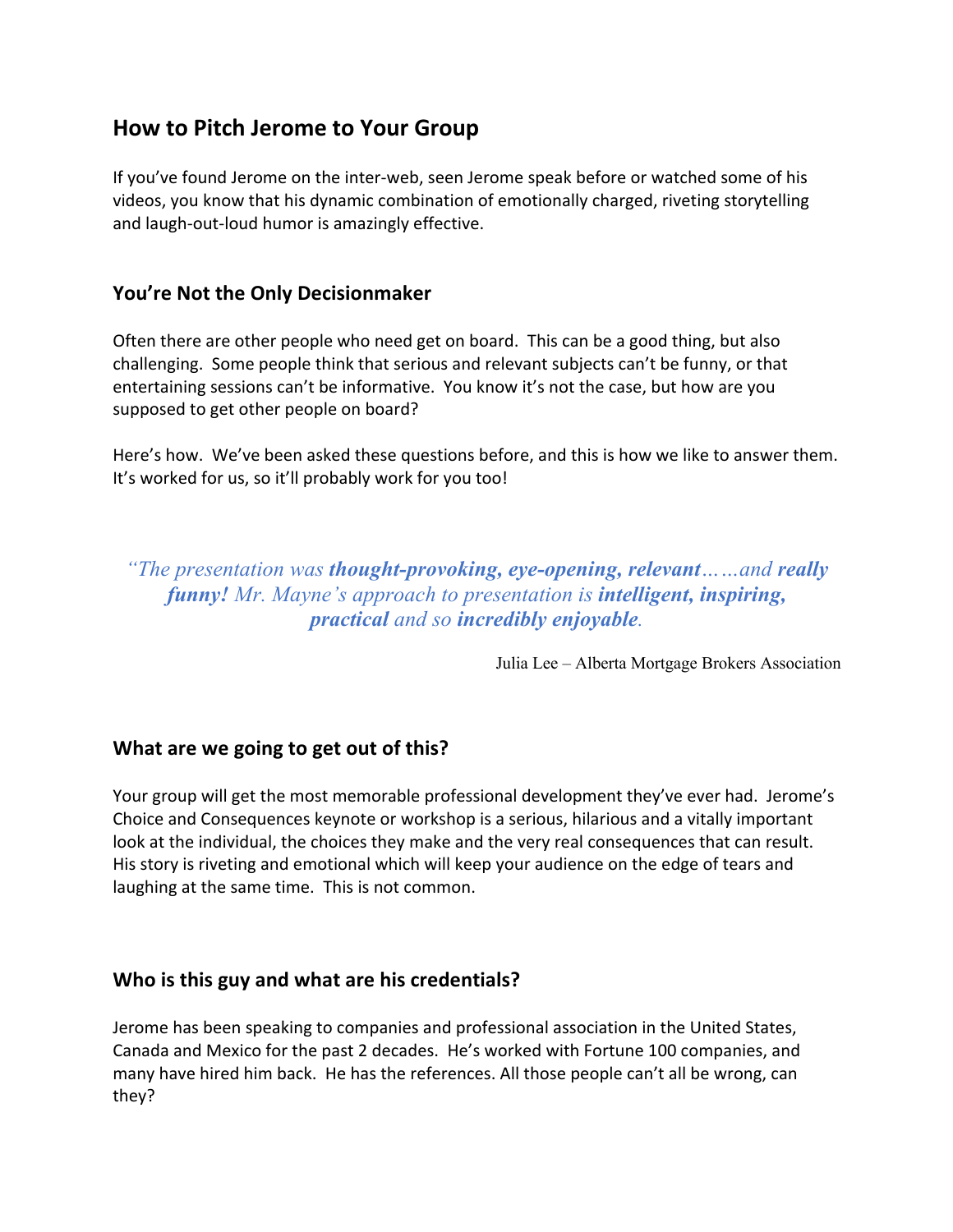## **This is a serious conference or event and doesn't deal with the topics of fraud or ethics. Are we going to get enriching, valuable content out of this?**

Absolutely. Just because it's entertaining doesn't mean it's not educational. Throughout each presentation, Jerome weaves in the serious and relevant content so that people are laughing and learning all at the same time. Also, all attendees will walk away with lifesaving insights and actionable everyday strategies they can use immediately.

## **We don't want to get a 'scared straight' message. We have law-abiding employees.**

First of all, it's extremely unlikely that you have a budding Bernie Madoff or Frank Abagnale in your organization. Yes, Jerome has been to prison. He broke the law. But Jerome was a regular employee, just like your people. He didn't develop a 'plan' or a 'scheme' to make off with millions of dollars – just like your people wouldn't. He was a regular professional and na ethical person, just like the people in your organization. However, listening to Jerome, 'your people' could imagine themselves making some of the same 'seemingly innocent' decisions. But they will see how to avoid making similar choices and won't have to experience the painful consequences.

### **Does Jerome's humorous and emotional delivery style take away from the message?**

Actually, it does the opposite. The entertainment puts people at ease and builds trust, making everyone actually more receptive to the key takeaways than a serious, credentialed academic. Don't take Jerome's word for it, it's a fact. The proof can be found HERE.

## **Jerome can pull some serious emotions from people but also make them laugh. Is this going to be a downer?**

Jerome's personal; dynamic storytelling style is what makes people focus so they don't miss the key takeaways. If you watch the faces of the audience during one of Jerome's presentations, you'll notice them smiling, laughing, and riveted for the entire session. He promises that they won't even look at their phones!